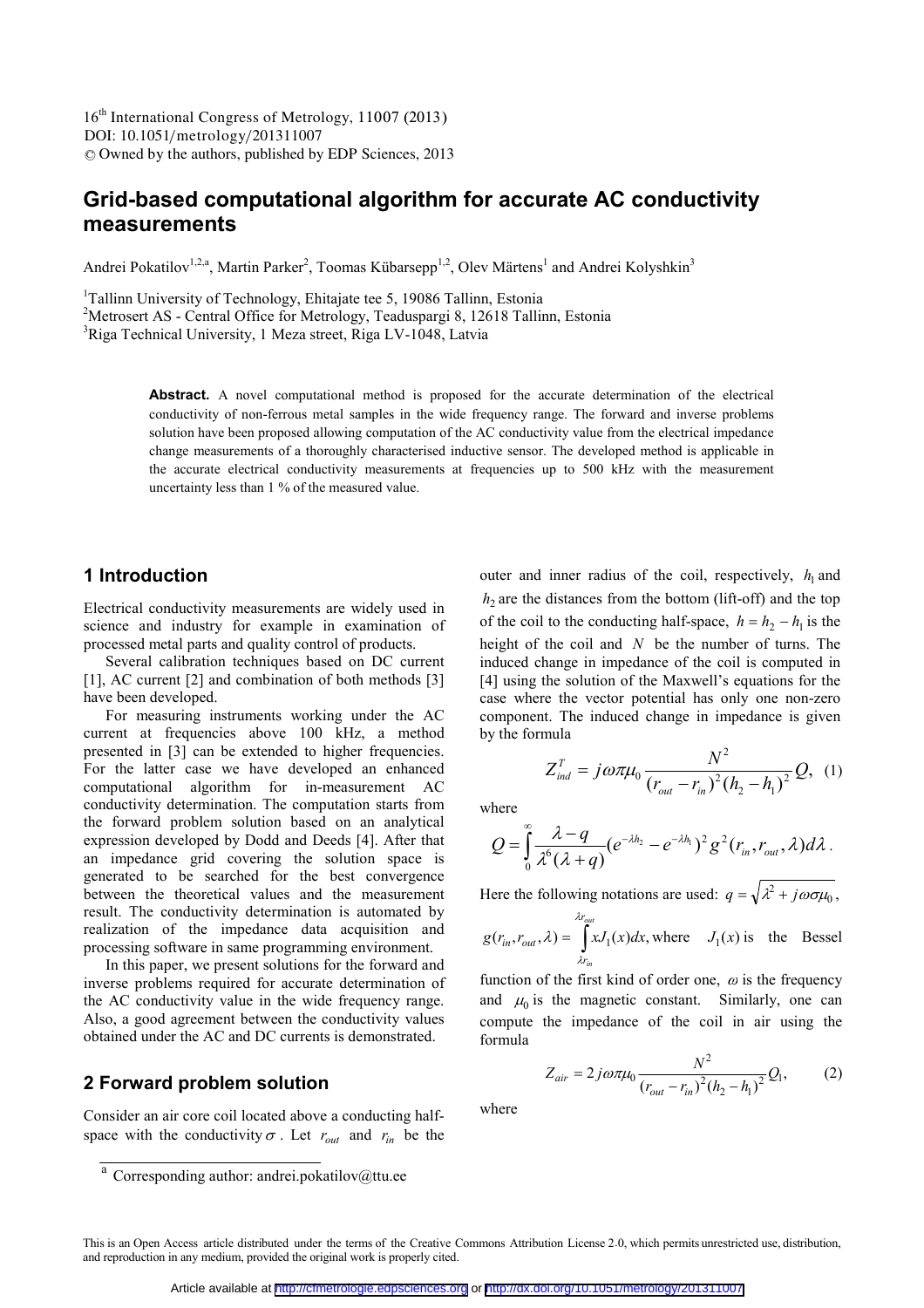.

$$
Q_1 = \int_0^\infty \frac{g^2(r_{in}, r_{out}, \lambda)}{\lambda^5} \left[ h_2 - h_1 + \frac{e^{-\lambda(h_2 - h_1)} - 1}{\lambda} \right] d\lambda.
$$

The function  $Q_1$  to be integrated has a dominant peak as shown in Figure 1. The width of the peak exhibits inverse dependence on the outer diameter of the coil. The optimization results presented below can be also applied for the sensors with the smaller outer diameters.

In order to save computational costs we have investigated the effect of the value of the upper limit of integration, *b*, on the accuracy of calculation. For this purpose an integration technique based on the trapezoidal rule has been used. As it can be seen from Figure 2 the relative accuracy less than 0.01 % can be achieved at the upper limit of integration  $b = 5000$ . The *b* can be further reduced to 2500 by using the variable step size.

**Figure 1.** The integrand of the resistance value of a coil with parameters as given in Table 1 measured in the air at a frequency of 60 kHz.



**Figure 2.** The resistance value deviation against the upper limit of integration of a coil with parameters as given in Table 1 measured in the air at a frequency of 60 kHz.



## **3 Inverse problem solution**

Equation (1) expresses an impedance value for the known conductivity and lift-off values. In our case the conductivity and lift-off are unknowns to be determined from the impedance measurement by solving the inverse problem. It can be done by minimizing the norm of the difference between theoretical predictions and experimental measurements [3, 5, 6]. However, it has a drawback being trapped at a local minimum.

To find the minimum deviation between theory and experiment we have developed a grid based method which eliminates the risk to be trapped at local minima. Also, the grid-based method has an advantage of visualization of the calculation process at the development stage.

The solution space consisting of the theoretical values of impedance is searched for the best agreement to the experimental result. This is done by application of the point-in-polygon algorithm. The curves forming the grid correspond to the single values of the conductivity and the lift-off.

Two modes of calculation of the grid are proposed: the in-measurement grid and pre-calculated grid.

**Figure 3.** The search grid after the first iteration and the measurement result (empty circuit) as indicated by the developed software in the high-accuracy mode. Parameters of a coil as given in Table 1 for a metal plate with the conductivity value of 10 MS/m measured at a frequency of 60 kHz.



The first approach does not require any preliminary calculations and the search grids are calculated during the measurement, as shown in Figure 3. This allows easier replacement of a sensor and a flexible choice of operating frequencies. For example, for a high-accuracy conductivity measurement the searching space can include the ranges  $(1...60)$  MS/m and  $(1...1000)$  µm for conductivity and lift-off, respectively. Five iterations of the search grids, narrowing the range of the theoretical values at the each step, are required to determine the conductivity and lift-off values with the computational resolution of less than 0.1 % and 1 µm, respectively. The computational time for the conductivity value at one frequency is about 25 seconds on the Intel®  $\text{Core}^{\text{TM}}$  i5 processor.

For less accurate applications where the exact lift-off value is not important and the accuracy level of 1 % for the conductivity value calculation is acceptable the computational time can be reduced. As shown in Figure 4, the search grid includes the lift-off curves approximated by linear functions. This reduces the number of the lift-off curves required by 5 times, keeping the lift-off compensation within the specified searching space. As a result, the computational time is reduced to 5 seconds only.

The computational time can be significantly reduced by forming a pre-calculated grid for the certain sensor at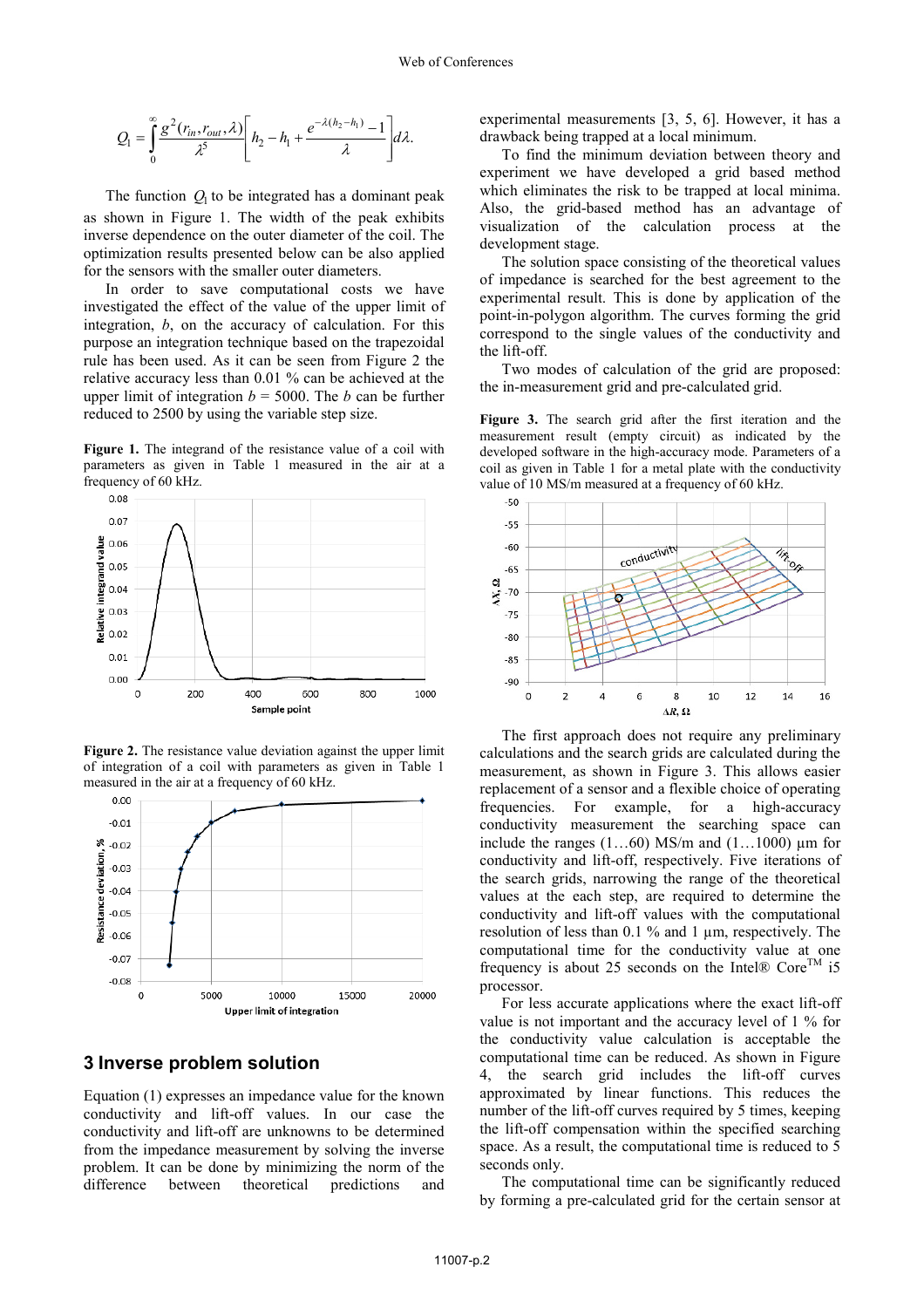a fixed frequency. It requires about  $4.10^6$  and  $8.10^3$ calculated points for the one frequency at the highaccuracy and lift-off approximating modes, respectively.

**Figure 4.** The search grid after the first iteration and the measurement result (empty circuit) as indicated by the developed software in the lift-off approximating mode. Parameters of a coil as given in Table 1 for a metal plate with the conductivity value of 10 MS/m measured at a frequency of 60 kHz.

![](_page_2_Figure_3.jpeg)

## **4 Software description**

The presented method has been realised in LabView<sup>TM</sup> and *C*++ programming environments.

LabView<sup>TM</sup> and  $C++$  software realization of the forward problem solution demonstrate a good agreement in accuracy of calculation. However, *C*++ code appeared to be about 20 % faster taking about 0.04 seconds per one calculation point on Intel® Core<sup>TM</sup> i5 processor.

As the computational time is not critical in the laboratory applications the final solution has been implemented in LabView<sup>TM</sup> software having the readyto-use instrument drivers and graphical user interface.

## **5 Measurements**

The inductive planar coil used in the AC electrical conductivity measurements has been winded from a commercially available copper wire. The inner and outer radii of the coil and the thickness of the wire have been measured by a measurement microscope. The parameters of the coil as optimized in [7] are summarized in Table 1.

| <b>Table 1.</b> Parameters of the coil. |  |
|-----------------------------------------|--|
|-----------------------------------------|--|

| Parameter                      | Value     |
|--------------------------------|-----------|
| inner radius, $r_{\text{in}}$  | $6.66$ mm |
| outer radius, $r_{\text{out}}$ | 24.85 mm  |
| height of the coil, $h$        | $0.15$ mm |
| number of turns, N             |           |

The impedance values required for the determination of the electrical conductivity of the object have been measured by an accurate LCR meter over the frequency range from 15 kHz to 480 kHz. The measurements were performed inside an air thermostat to keep the temperature stable during the measurements.

The measured electrical conductivity at the AC current has been compared to the electrical conductivity value of approximately 10 MS/m measured at the DC current by the Van der Pauw method. The deviation of the AC conductivity from the DC conductivity value and the lift-off values are presented in Figure 5.

The measurements required for determination of the AC and DC conductivity values are traceable to SI units through the national measurement standards.

**Figure 5.** The deviation of the AC electrical conductivity from the DC conductivity value – diamonds and the lift-off values – triangles.

![](_page_2_Figure_16.jpeg)

Over the investigated frequency range the conductivity values measured by the DC and AC methods are in agreement within 0.7 % of the measured value. The lift-off change is about 10 µm from the low frequency values. Frequency dependencies of the conductivity and lift-off values are caused, probably, by the properties of the measurement sensor revealing need for further investigations.

#### **6 Conclusions**

The method for the accurate computation of the electrical conductivity of non-ferrous metal samples in the frequency range from 15 kHz to 500 kHz has been developed. The proposed technique exploits the theory developed by Dodd and Deeds and the grid-based algorithm.

The forward problem solution realization has been optimized to save the computational costs. The inverse problem solution is based on the search grid for minimization the difference between measured and calculated resistance and reactance of a measurement coil. The grid computation is conducted iteratively: two free parameters, the electrical conductivity and the lift-off are changed to minimize the difference and to obtain the accurate electrical conductivity value. Two specially developed software realizations have been implemented based on the LabView<sup>TM</sup> and  $C_{++}$  programming environments. In our studies, both software codes have demonstrated accurate determination of the electrical conductivity.

The measured AC and DC conductivity values are in agreement within 0.7 % of the measured value over the frequency range studied. The frequency dependence of